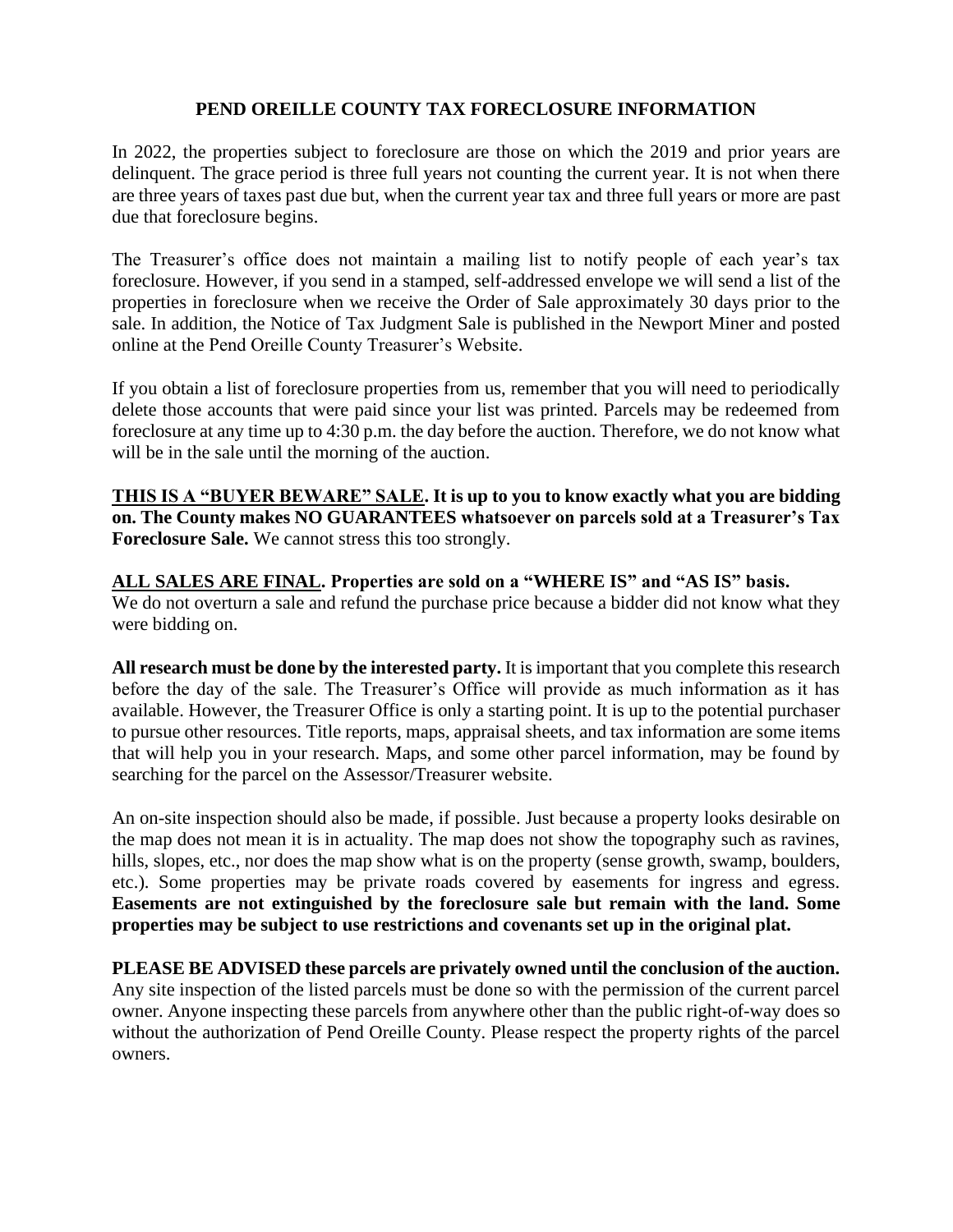Pend Oreille County does not warrant or make any express or implied representations regarding the physical condition of any parcel or its fitness for any use or purpose including, but not limited to, whether the parcel is contaminated with hazardous waste or contamination from any source. As a potential buyer, you must be aware that any parcel of property subject to foreclosure could have environmental issues. It shall be the buyer's sole responsibility to make a determination whether any such contamination exists or whether the property is restricted in any manner.

Some title companies may not provide title insurance for a period of time from the date of sale. Policies vary with each title company.

There is no redemption period after the sale except in cases where the owner on the day of the sale was either a minor child or a person adjudicated to be legally incompetent. In those cases, there is a three-year redemption period (RCW 84.64.070). If the IRS has a lien on the property, there is also a 120-day redemption period.

Do not count on buying a house at the foreclosure auction. Normally, owners of improved properties subject to tax foreclosure will redeem the property before the sale, often at the last minute. Most houses that are foreclosed on have delinquent loans held by banks, mortgage companies or other lenders. We do not have information on these lending agency foreclosures.

Properties not sold at the auction are acquired by Pend Oreille County. These parcels are thereafter "Tax Title Properties" in which the County holds the tax title property in trust for the taxing district. The County has the option of offering Tax Title Properties for sale at a future date after the foreclosure sale with proper application by interested parties. For information regarding Tax Title Properties call the Pend Oreille County Commissioners office or the Pend Oreille County Treasurer's office.

As real estate taxes are in the first lien position, the tax foreclosure extinguishes other encumbrances including but not limited to Deeds of Trust, mortgages, contracts, liens, judgments and any similar items. However, any Local Improvement Assessments (LID'S) remain and become the obligation of the buyer. Also, Internal Revenue liens remain. It is the buyer's responsibility to research and determine whether parcels are subject to liens that will not be extinguished by the foreclosure sale.

## **THE TAX FORECLOSURE AUCTION**

The minimum bid includes what is owing to the County for the tax, interest, penalties and foreclosure costs. This is an open internet auction facilitated by Bid4Assets. The properties are available for viewing on their website in mid-October. All bidders must register and pay a deposit to Bid4Assets, facilitated by Bid4Assets. Bidding must be done online, and all bidders must be registered prior to the start of the sale. You may register for the tax sale by going to [www.bid4assets.com](http://www.bid4assets.com/) and clicking the "sign up" link at the top of the page. **Bid4Assets requires a deposit be made at least one week before the auction begins.**

For interested bidders who do not have computer access and would like to receive an offline bid packet you can contact Bid4Assets client services at 1-877-4ASSETS (1-877-427-7387). If you